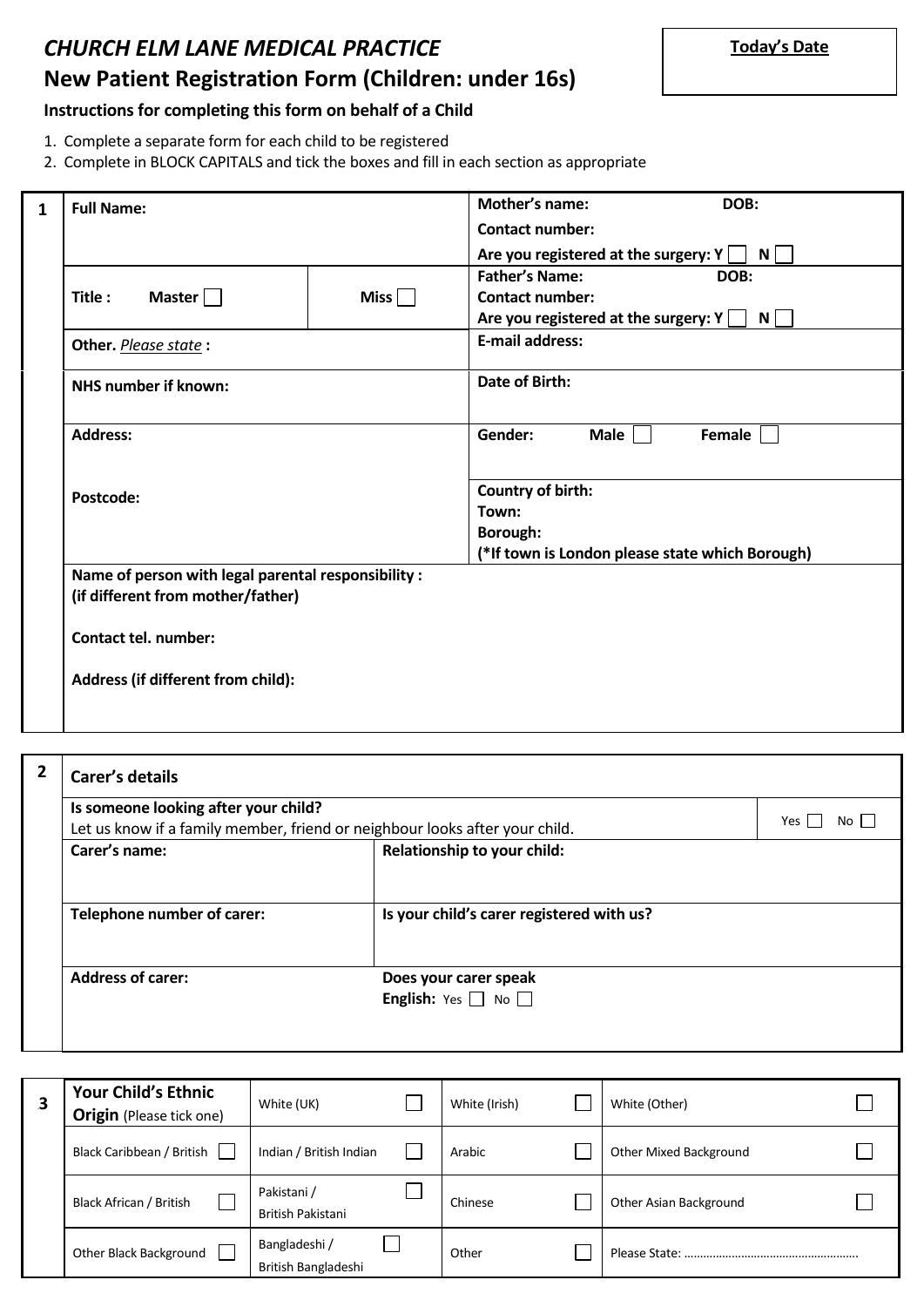|                                                                     | What is your child's main spoken language? |                                                                                 |                 |                                |                       |  |  |
|---------------------------------------------------------------------|--------------------------------------------|---------------------------------------------------------------------------------|-----------------|--------------------------------|-----------------------|--|--|
| <b>Do you (parent/guardian) speak English?</b> Yes $\Box$ No $\Box$ |                                            |                                                                                 |                 |                                |                       |  |  |
|                                                                     | Does you/child need<br>an Interpreter?     | Yes I<br>No II                                                                  |                 |                                |                       |  |  |
|                                                                     |                                            | Does your child need help with mobility/hearing/speaking? (tick all that apply) |                 |                                |                       |  |  |
|                                                                     | Wheelchair                                 | Walking aid                                                                     | Hearing aid     | British sign language<br>(BSL) | Makaton sign language |  |  |
|                                                                     | Lip reading:                               | Large print:                                                                    | <b>Braille</b>  | Other. <b>Please state:</b>    |                       |  |  |
|                                                                     | Is your child<br>currently?                | An Asylum Seeker                                                                | A Refugee       | Homeless                       | None                  |  |  |
|                                                                     | Is your child housebound?                  | Yes $\vert$ $\vert$                                                             | No<br>Comments: |                                |                       |  |  |

| 4 | <b>Medical background</b>                                                                                                             |        |                                                                                                     |        |                                                                                                      |        |               |                                                      |             |              |
|---|---------------------------------------------------------------------------------------------------------------------------------------|--------|-----------------------------------------------------------------------------------------------------|--------|------------------------------------------------------------------------------------------------------|--------|---------------|------------------------------------------------------|-------------|--------------|
|   | Are there any serious diseases that affect your child's parents, brothers or sisters?<br>Tick all that apply and state family member: |        |                                                                                                     |        |                                                                                                      |        |               |                                                      |             |              |
|   | <b>Diabetes</b>                                                                                                                       | $\sim$ | Asthma                                                                                              | $\Box$ | <b>Thyroid disorder</b>                                                                              | $\Box$ | <b>Stroke</b> | $\Box$                                               | <b>COPD</b> | $\mathbf{I}$ |
|   | Who:                                                                                                                                  |        | Who:                                                                                                |        | Who:                                                                                                 |        | Who:          |                                                      | Who:        |              |
|   | Heart Attack under age of<br>60                                                                                                       |        | <b>Cancer (Specify type)</b><br>$\Box$                                                              |        | <b>High Blood pressure</b><br>Who:                                                                   |        |               | Any other important family<br>illness. Please state: |             |              |
|   | Who:                                                                                                                                  |        | Who:                                                                                                |        |                                                                                                      |        |               |                                                      |             |              |
|   |                                                                                                                                       |        | Please state any allergies and sensitivities that<br>your child has to medicines, food & dressings: |        |                                                                                                      |        |               |                                                      |             |              |
|   | Please state any mental disabilities your child<br>has:                                                                               |        |                                                                                                     |        |                                                                                                      |        |               |                                                      |             |              |
|   | medicines?                                                                                                                            |        | Does your child have any problems taking                                                            |        | $Yes \Box No$<br>$\sim$                                                                              |        |               | If yes please give details, e.g. swallowing          |             |              |
|   | had?                                                                                                                                  |        | What chronic medical conditions has your child                                                      |        | Date of diagnosis:                                                                                   |        |               |                                                      |             |              |
|   | What operations has your child had?                                                                                                   |        |                                                                                                     |        | Date of operation/s:                                                                                 |        |               |                                                      |             |              |
|   | What injuries has your child had?                                                                                                     |        |                                                                                                     |        | Date of injury/s                                                                                     |        |               |                                                      |             |              |
|   |                                                                                                                                       |        |                                                                                                     |        | Please list any tablets, medicines or other treatments your child is currently taking / undertaking: |        |               |                                                      |             |              |
|   |                                                                                                                                       |        |                                                                                                     |        |                                                                                                      |        |               |                                                      |             |              |